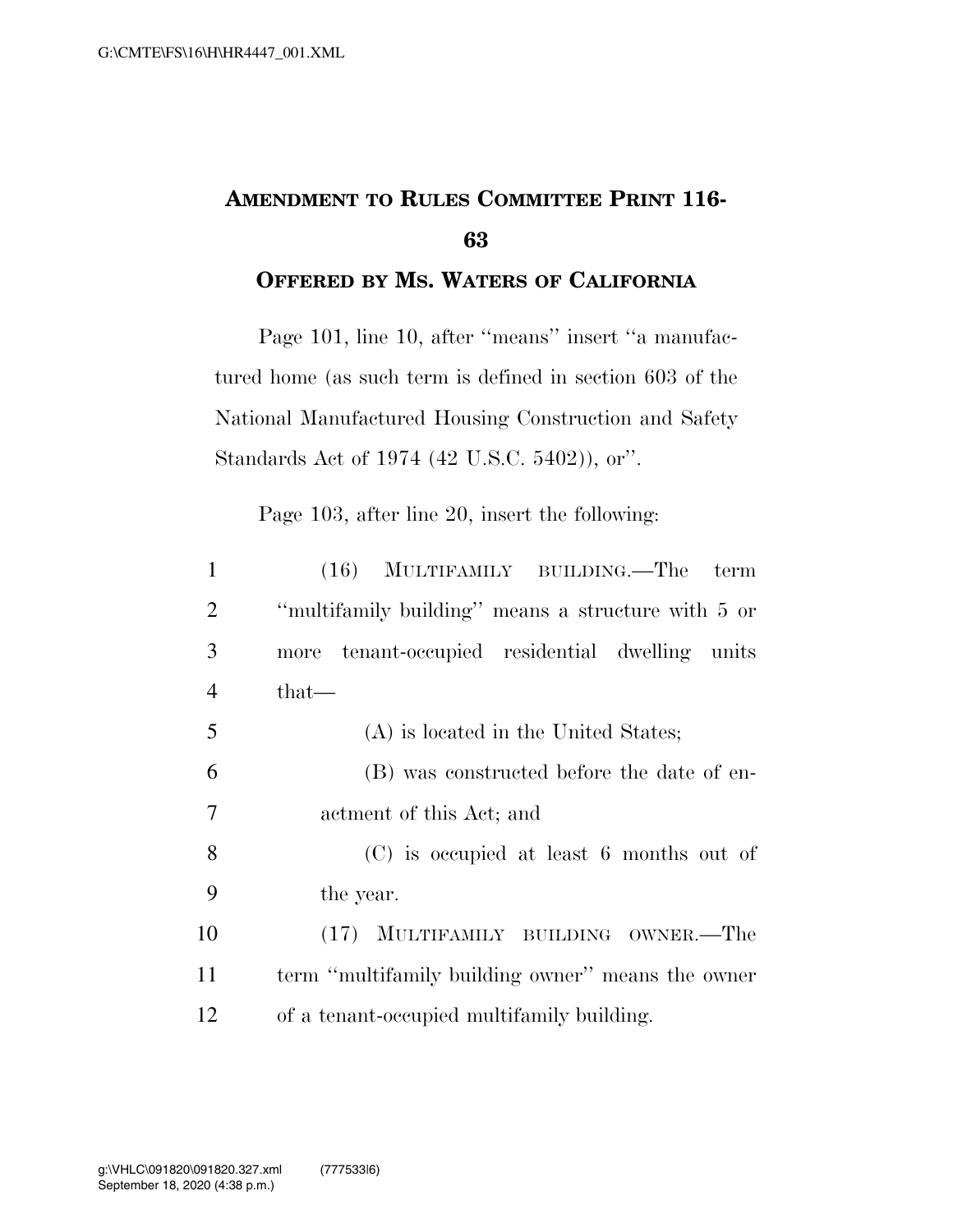Page 106, line 12, before the semicolon insert '', including energy audits and assessments relevant to multifamily buildings''.

Page 106, line 13, after ''home'' insert ''and multifamily building''.

Page 112, line 5: after ''homeowner'' insert ''or multifamily building owner''.

Page 112, line 10, before the semicolon insert ''or the household living in a multifamily building''.

Page 112, line 13, after ''homeowner'' insert ''or the household living in a multifamily building''.

Page 114, line 11, after ''home'' insert ''of a homeowner or household living in a multifamily building''.

Page 114, line 22, before the semicolon insert ''or the applicable multifamily building owner has signed and submitted an agreement with the contractor to provide whole-building aggregate information about the building's energy use''.

Page 115, line 1, after ''home'' insert ''of a homeowner or for the household living in a multifamily building''.